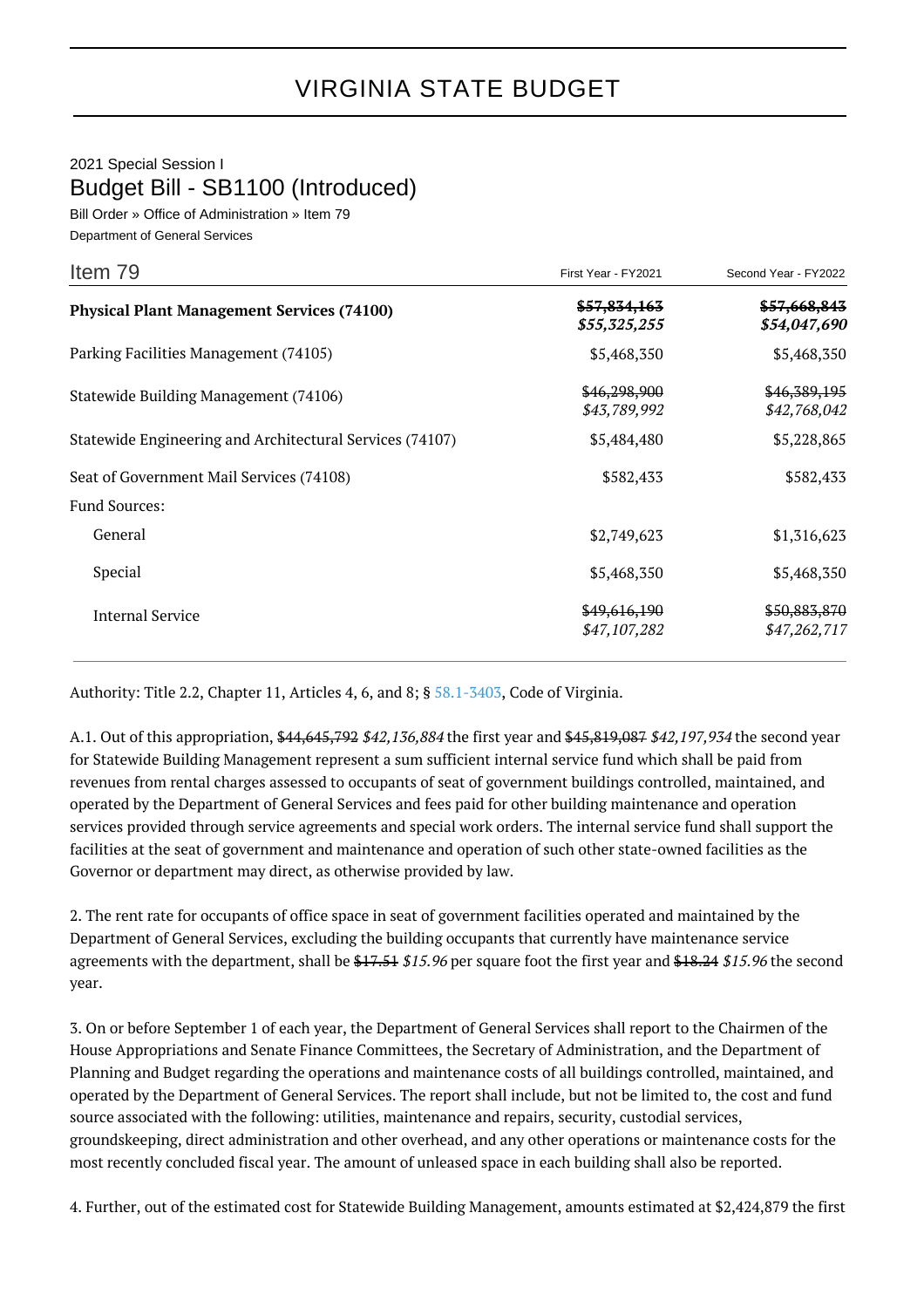year and \$2,424,879 the second year shall be paid for Payment in Lieu of Taxes. In addition to the amounts for Statewide Building Management, the following sums, estimated at the amounts shown for this purpose, are included in the appropriations for the agencies identified:

|                                              | FY 2021   | FY 2022   |
|----------------------------------------------|-----------|-----------|
| Alcoholic Beverage Control Authority         | \$79,698  | \$79,698  |
| Department of Motor Vehicles                 | \$196,017 | \$196,017 |
| Department of State Police                   | \$639     | \$639     |
| Department of Transportation                 | \$186,030 | \$186,030 |
| Department for the Blind and Vision Impaired | \$4,630   | \$4,630   |
| Science Museum of Virginia                   | \$17,904  | \$17,904  |
| Virginia Employment Commission               | \$57,662  | \$57,662  |
| Virginia Museum of Fine Arts                 | \$158,513 | \$158,513 |
| Virginia Retirement System                   | \$42,920  | \$42,920  |
| <b>Veterans Services</b>                     | \$135,180 | \$135,180 |
| <b>Workers' Compensation Commission</b>      | \$64,116  | \$64,116  |
| <b>TOTAL</b>                                 | \$943,309 | \$943,309 |

B.1. Out of this appropriation, \$4,970,398 the first year and \$5,064,783 the second year for Statewide Engineering and Architectural Services provided by the Division of Engineering and Buildings represent a sum sufficient internal service fund which shall be paid from revenues from fees paid by state agencies and institutions of higher education for the review of architectural, mechanical, and life safety plans of capital outlay projects.

2. In administering this internal service fund, the Division of Engineering and Buildings (DEB) shall provide capital project cost review services to state agencies and institutions of higher education and produce capital project cost analysis work products for the Department of Planning and Budget. DEB shall collect fees, consistent with those fees authorized above in paragraph B.1, from state agencies and institutions of higher education for completed capital project cost review services or work products.

3. The hourly rate for engineering and architectural services shall be \$150.00 the first year and \$154.00 the second year, excluding contracted services and other special rates as authorized pursuant to § 4-5.03 of this act.

4. Out of the amounts appropriated in this Item, \$164,082 the first year and \$164,082 the second year from the general fund is provided for the Division of Engineering and Buildings to support the Commonwealth's capital budget and capital pool process for which fees authorized in this paragraph cannot otherwise be assessed.

C. Interest on the employee vehicle parking fund authorized by § 4-6.04 c of this act shall be added to the fund as earned.

D. The Department of General Services shall, in conjunction with affected agencies, develop, implement, and administer a consolidated mail function to process inbound and outbound mail for agencies located in the Richmond metropolitan area. The consolidated mail function shall include the establishment of a centralized mail